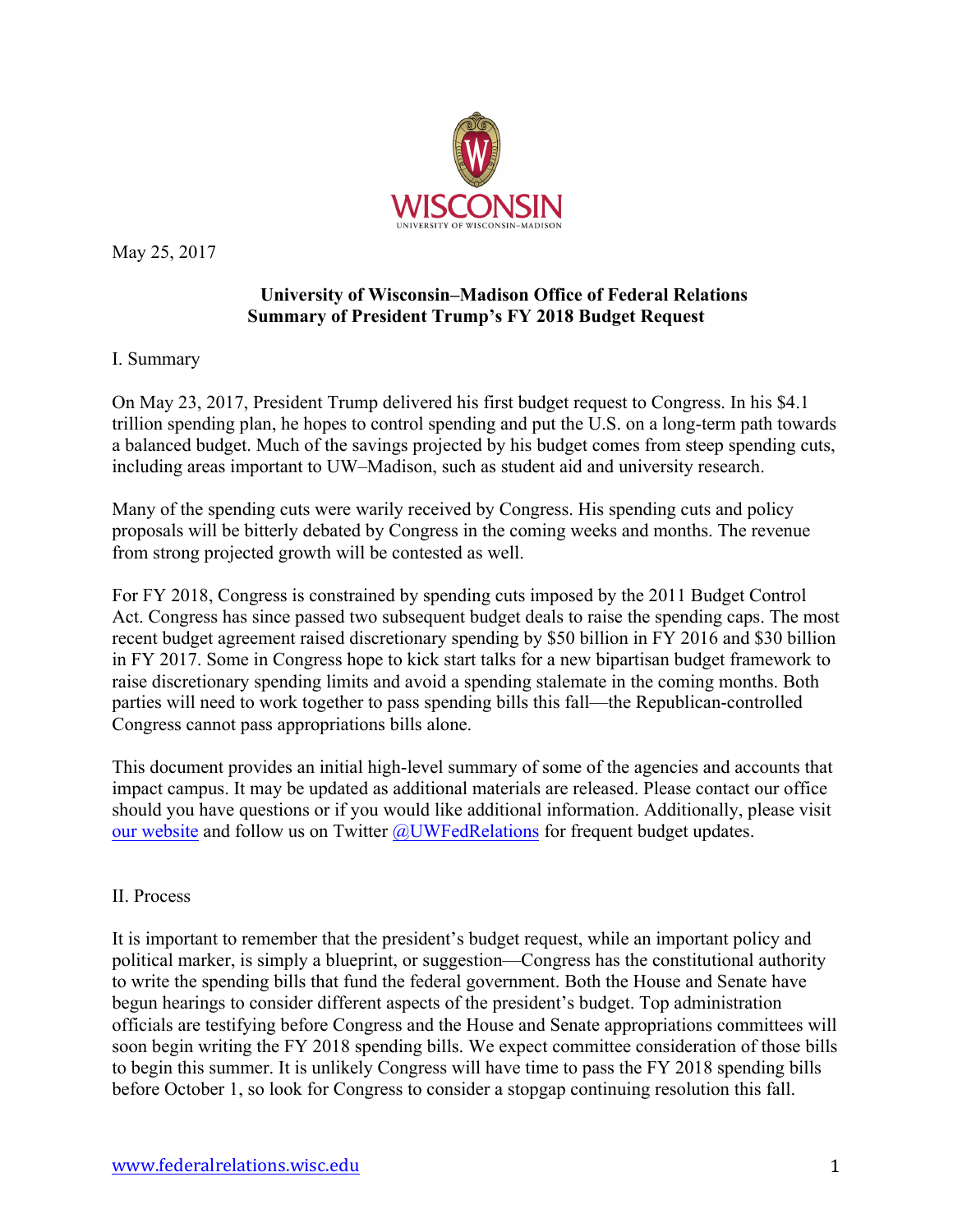#### III. Agency Highlights and Summary

#### **Small Business Innovation Research (SBIR) program**

Federal agencies with R&D budgets that exceed \$100 million are required to allocate 3.2 percent of their R&D budget to SBIR programs. Federal agencies with SBIR programs include:

#### ■ Department of Agriculture

- National Institute of Standards and Technology
- National Oceanic & Atmospheric Administration
- Department of Defense
- Department of Education
- Department of Energy
- Department of Health and Human Services<br>■ Department of Homeland Security
- § Department of Homeland Security
- Department of Transportation<br>■ Environmental Protection Age
- § Environmental Protection Agency
- National Aeronautics and Space Administration
- § National Science Foundation

#### **National Institutes of Health (NIH)**

The budget request would fund the National Institutes of Health at \$26.9 billion, a \$7.2 billion decrease from the recently passed FY 2017 omnibus bill. This 21 percent cut would result in almost 2,000 fewer grants. Much of that savings would come from a \$1 billion reduction to the \$5.5 billion National Cancer Institute budget, the largest of the health research agency's two dozen institutes. Most of the others would be similarly subject to cuts of around 20 percent, except for a \$70 million international health research center that would be eliminated entirely.

To help achieve these savings, the request proposes a reorganization and restructure of NIH programs, which includes consolidating the Agency for Healthcare Research and Quality within NIH. The proposal instructs NIH to conduct a review of health services research across the agency to identify gaps and propose a more coordinated strategy. It also would "curtail unnecessary global health research" and eliminate the Fogarty International Center which supports international research capacity and training of researchers overseas.

The budget proposes a 10 percent of the total grant cap on NIH facilities and administrative (F&A) costs—also called indirect costs—starting in 2018, so that available funding can be better targeted toward supporting the highest priority research on diseases that affect human health. The budget indicates that because of these changes to the reimbursement structure, significant reductions in 2018 will come from lower indirect cost payments.

Also, included in the budget is a provision to limit salaries paid by Department of Health and Human Services grants (including NIH) to Executive Level V, equivalent to \$151,700. The current salary cap is Executive Level II, \$187,000.

The budget request proposes eliminating funding for almost all Title VII and Title VIII health care workforce programs. The request would fund the Health Care Workforce Assessment at \$5 million and the Nurse Corps Scholarship and Loan Repayment (under Nursing Workforce Development) at \$83 million, for a total of \$88 million. Title VII and Title VIII programs received \$539 million in the FY 2017 omnibus. The proposal would also eliminate funding for the Behavioral Health Workforce Education and Training program. National Institutes of Health Budget Documents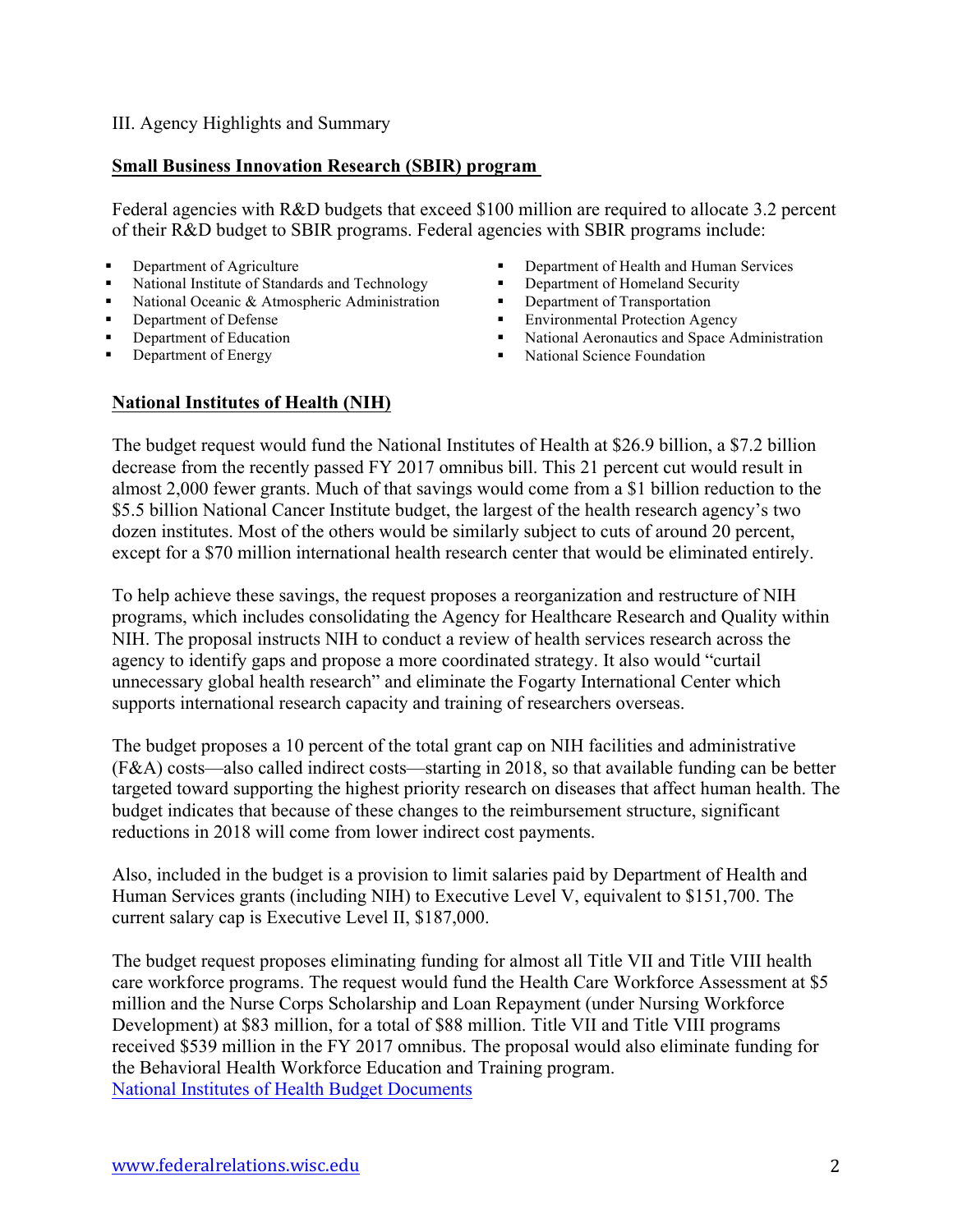# **National Science Foundation (NSF)**

The Administration is requesting \$6.7 billion for NSF, a decrease of \$819 million or 11 percent. This funding will support approximately 8,000 new research grants, with an estimated funding rate of 19 percent for research grant proposals submitted to NSF. By comparison, in FY 2016, NSF funded 8,800 new research grants with a funding rate of 21 percent. The budget request also states a continued commitment to the NSF's "10 Big Ideas," which identify areas for future investment in science and engineering.

For Research and Related Activities (R&RA), the FY 2018 request is \$5.4 billion, a decrease of \$672 million, or 11 percent. The budget requests \$760.5 million for the Education and Human Resources Directorate, a \$119 million, or 14 percent, decrease from FY 2017. The budget also includes \$182.8 million for Major Research Equipment and Facilities Construction, which is \$26.2 million, or 12.5 percent, below FY 2017. A breakdown of directorate level funding can be found here.

Ongoing NSF-wide investments include:

- Innovations at the Nexus of Food, Energy, and Water Systems (INFEWS)—\$24.4 million, -69.5 percent
- Inclusion across the Nation of Communities of Learners of Underrepresented Discoverers in Engineering and Science (NSF INCLUDES)—\$14.9 million, -0.6 percent
- NSF Innovation Corps (I-Corp)—\$26.2 million, -12 percent
- Understanding the Brain (UtB)—\$134.5 million, -22 percent

The President's budget request would fund the NSF Experimental Program to Stimulate Competitive Research (EPSCoR) program at \$100 million, a \$60 million or 37.5 percent reduction.

National Science Foundation (NSF) Budget Documents

# **Department of Energy (DOE)**

The FY 2018 budget proposal requests \$28 billion for DOE, a \$1.7 billion, or 5.6 percent, decrease from the 2017 annualized CR level. Within this, the budget provides \$4.5 billion for the DOE Office of Science, a decrease of \$919 million, or 17 percent, from FY 2017. Listed below are the proposed funding levels for the Office of Science programs:

- Advanced Scientific Computing Research \$722 million (FY 2017 \$647 million, +11.6 percent)
- § Basic Energy Sciences—\$1.6 billion (FY 2017 \$1.9 billion), -16.9 percent
- § Biological and Environmental Research—\$349 million (FY 2017 \$612 million), -43 percent
- § Fusion Energy Sciences—\$310 million (FY 2017 \$380 million), -18.4 percent
- High Energy Physics—\$673 million (FY 2017 \$825 million), -18.4 percent
- Nuclear Physics—\$503 million (FY 2017 \$622 million), -19 percent
- § Science Lab Infrastructure—\$76.2 million (FY 2017 \$130 million), -41.4 percent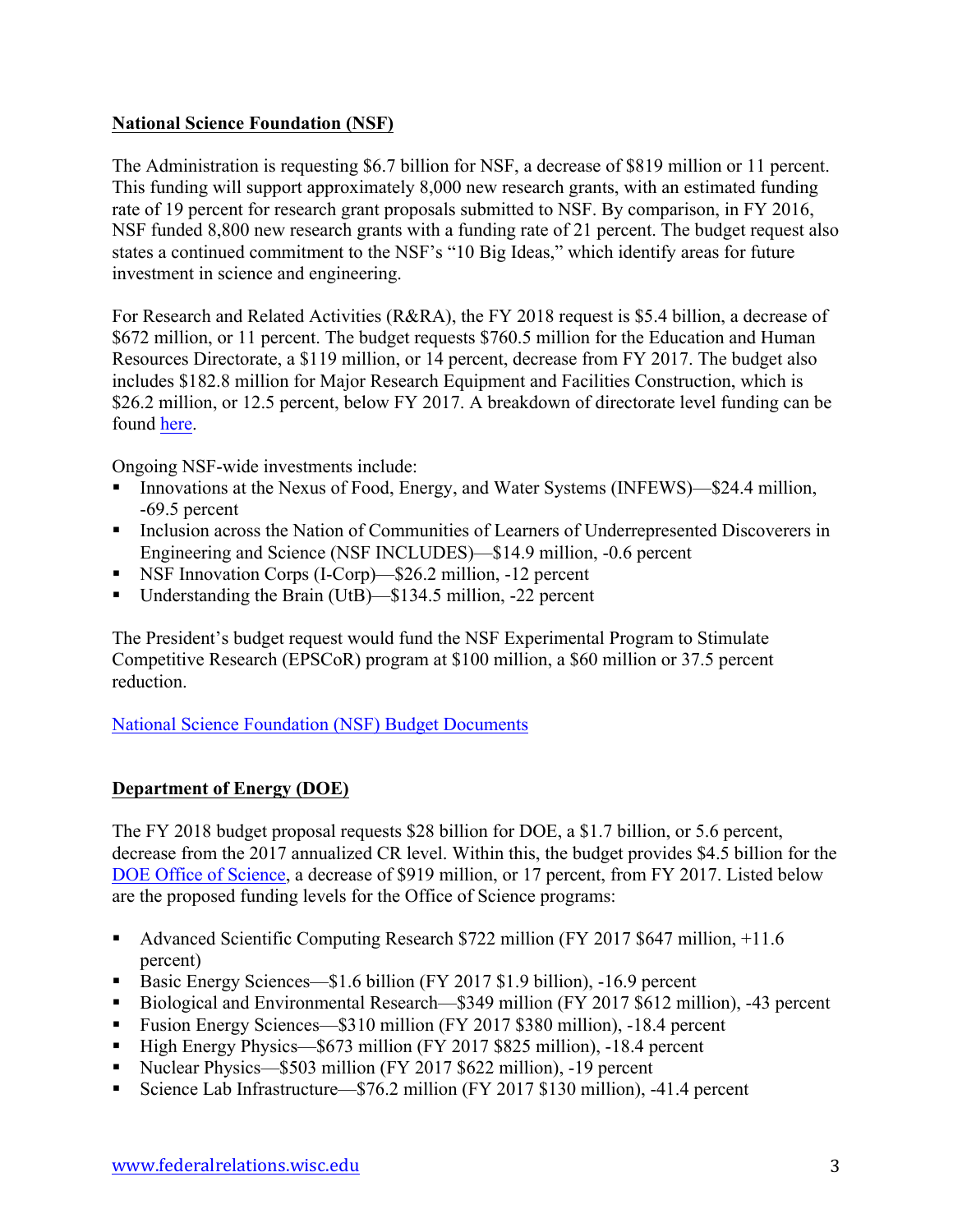The request terminates the Advanced Research Projects Agency Energy (ARPA-E) and the department's loan programs, while providing \$26 million to fund federal staff to oversee existing awards to completion and monitor the loan portfolio.

The proposal would fund the Office of Energy Efficiency and Renewable Energy (EERE) at \$636 million, a 70 percent reduction from FY 2017, and directs it to focus on limited, early-stage applied energy research and development activities. The budget proposal does not include funding for DOE Experimental Program to Stimulate Competitive Research (EPSCoR). The Office of Electricity Delivery and Energy Reliability is funded at \$120 million, a 48 percent cut. In addition, the Office of Nuclear Energy is funded at \$703 million, a cut of 31 percent, and the Office of Fossil Energy R&D is funded at \$280 million, a nearly 60 percent cut.

# Department of Energy (DOE) Budget Documents

# **United States Department of Agriculture (USDA)**

The Administration's FY 2018 budget proposal requests \$17.9 billion for USDA, a \$4.7 billion or 21 percent decrease from FY 2017. The proposal would provide \$1.3 billion for the National Institute of Food and Agriculture (NIFA), a reduction of \$110.1 million, or 8 percent, from FY 2017. It also provides \$349 million for the NIFA Agriculture and Food Research Initiative (AFRI), which is a \$1 million or 0.3 percent reduction from FY 2017. Proposed funding for other NIFA Research and Education activities are listed below.

- Hatch Act Funds—\$243.2 million (FY 2017 \$243.7 million)
- § Smith-Lever 3(b)&(c)—\$299.4 million (FY 2017 \$300 million)
- § Evans-Allen Program—\$54.1 million (FY 2017 \$54.2)
- McIntire-Stennis Cooperative Forestry—\$28.9 million (FY 2017 \$34 million)
- Extension Services at 1890 Institutions—\$45.5 million (FY 2017 \$45.6 million)

United States Department of Agriculture Budget Documents

## **Department of Defense (DoD)**

The President's budget provides \$82.7 billion in base defense funding and \$611.2 million for Overseas Contingency Operations (OCO). DoD Science and Technology (S&T) is funded at \$13.2 billion, reflecting a \$807.2 million or 5.8 percent reduction below FY 2017. The proposal also includes \$2.2 billion for DoD basic research (6.1), a \$47.8 million or 2.1 percent reduction from FY 2017.

In the request the Defense Advanced Research Projects Agency (DARPA) receives \$3.2 billion, a \$281 million or 9.73 percent increase from FY 2017.

Department of Defense (DoD) Budget Documents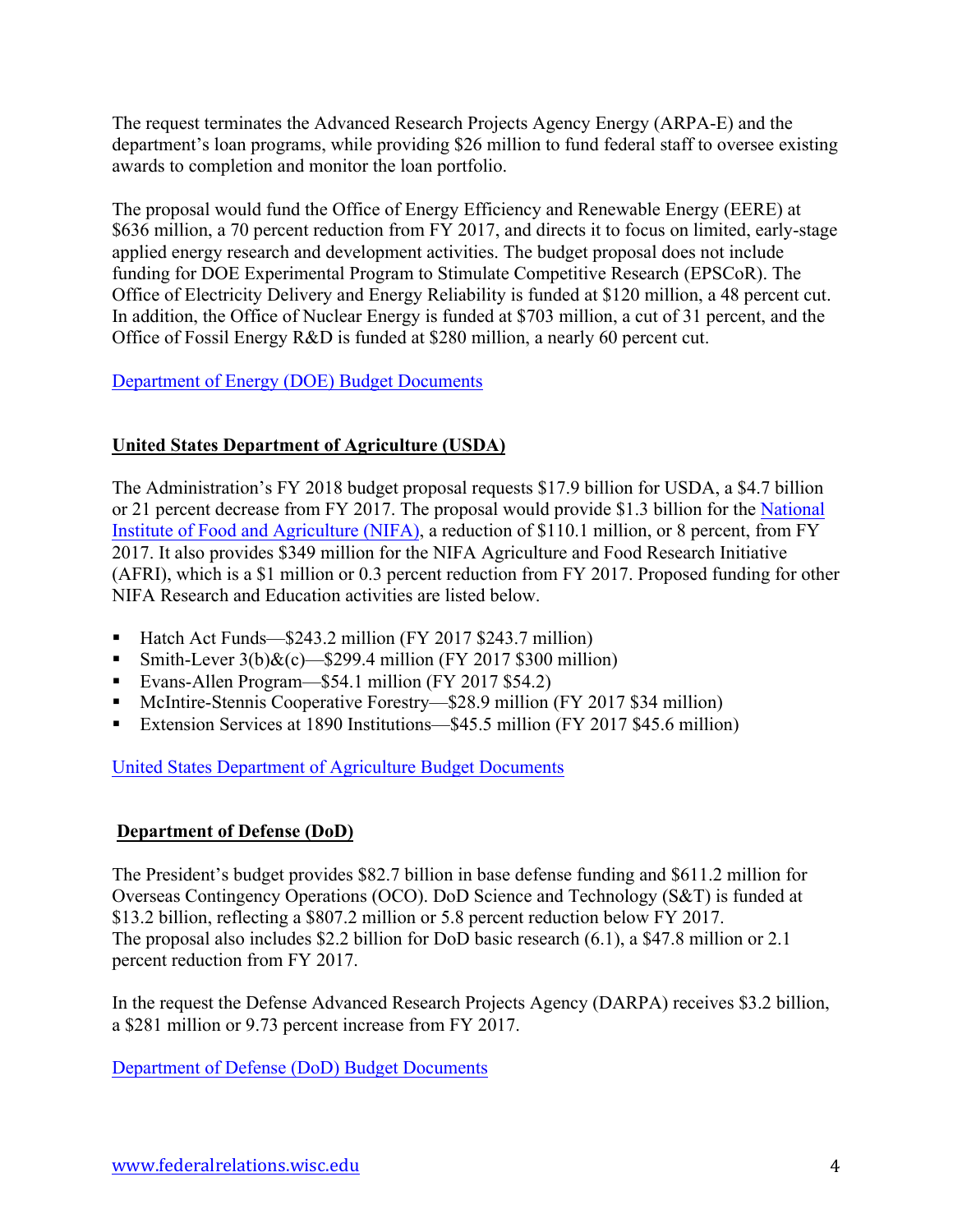# **National Aeronautics and Space Administration (NASA)**

The budget proposal provides \$19.01 billion for NASA, a \$561 million, or 3 percent, decrease from FY 2017. This figure includes \$5.71 billion for NASA's Science Mission Directorate, a \$53 million, or 0.9 percent, decrease from FY 2017. The budget requests:

- \$1.75 billion for Earth Science
- \$1.92 billion for Planetary Science
- \$816.7 million for Astrophysics
- \$533 million for the James Webb Space Telescope
- \$677.8 million for Heliophysics

The budget provides \$624 million for the Aeronautics Research and Development Directorate, which is a decrease of \$36 million below FY 2017. For the Space Technology Mission Directorate, the Administration requests \$678.6 million, which is \$7.9 million, or 1.2 percent, below FY 2017.

The Administration is proposing the termination of the Office of Education and its programs. The National Space Grant Fellowship Program is funded out of the Office of Education and is presumably slated for termination based on this budget.

National Aeronautics and Space Administration (NASA) Budget Documents

## **Department of Commerce**

The request proposes to eliminate the Economic Development Administration (EDA), but budgets \$30 million to wind down the program in 2018.

Department of Commerce Budget Document

## **National Institute of Standards and Technologies (NIST)**

The President's request for NIST Scientific and Technical Research Services programs is \$600 million, an \$88 million, or 12.8 percent, cut from FY 2017.

The request proposes to eliminate federal funding for the Hollings Manufacturing Extension Partnership (MEP) and provides \$6 million for the orderly closure beginning in 2018. Manufacturing USA, formerly known as the National Network for Manufacturing Innovation (NNMI), would receive \$15 million in the request, down 24.2 percent from \$47 million in FY 2017.

National Institute of Standards and Technologies Budget Documents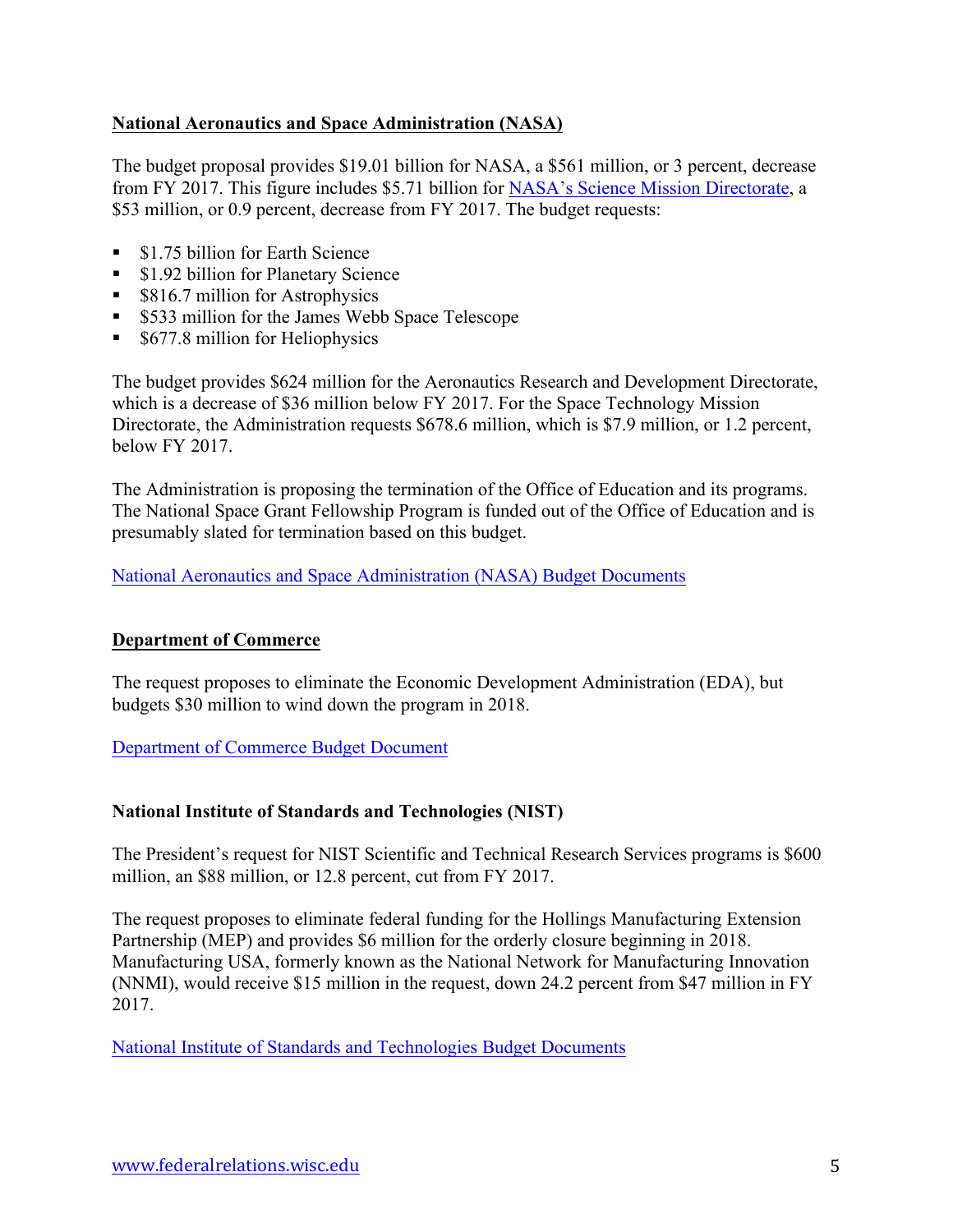#### **National Oceanic and Atmospheric Administration (NOAA)**

The Administration proposes \$4.8 billion for NOAA, a \$987 million, or 16 percent, reduction from FY 2017. It also provides \$350 million for NOAA's Oceanic and Atmospheric Research (OAR), a \$139 million, 26.8 percent, decrease from FY 2017. The National Environmental Satellite, Data and Information Service (NESDIS) is funded at \$1.8 billion, a \$534 million, or 22.7 percent, decrease from FY 2017.

The Administration's budget would cut \$262 million in targeted National Oceanic and Atmospheric Administration grants and programs supporting coastal and marine management, research, and education, including elimination of the Sea Grant program (with the Marine Aquaculture Program), the National Estuarine Research Reserve System, Coastal Zone Management Grants, the Office of Education, and the Pacific Coastal Salmon Recovery Fund.

#### National Oceanic and Atmospheric Administration (NOAA) Budget Documents

#### **Department of Interior**

#### **Geological Survey (USGS)**

The President's budget request would eliminate the U.S. Geological Survey Water Resources Research Institutes, which received \$6.5 million in FY 2017. USGS Cooperative Fish and Wildlife Research units would be funded at \$17.3 million, about a \$100,000 decrease from FY 2017.

United State Geological Survey Budget Documents

#### **Environmental Protection Agency (EPA)**

The Environmental Protection Agency (EPA) Science and Technology (S&T) budget request is \$451 million for FY 2018, a decrease of \$256 million from FY 2017.

The request would also reconfigure and restructure the EPA's Office of Research and Development (ORD) and fund the office at \$249 million. The proposal directs ORD to "prioritize intramural research activities that are either related to statutory requirements or that support basic and early-stage research and development activities in the environmental and human health sciences." It would not fund the Science to Achieve Results (STAR) grant program.

Environmental Protection Agency Budget Documents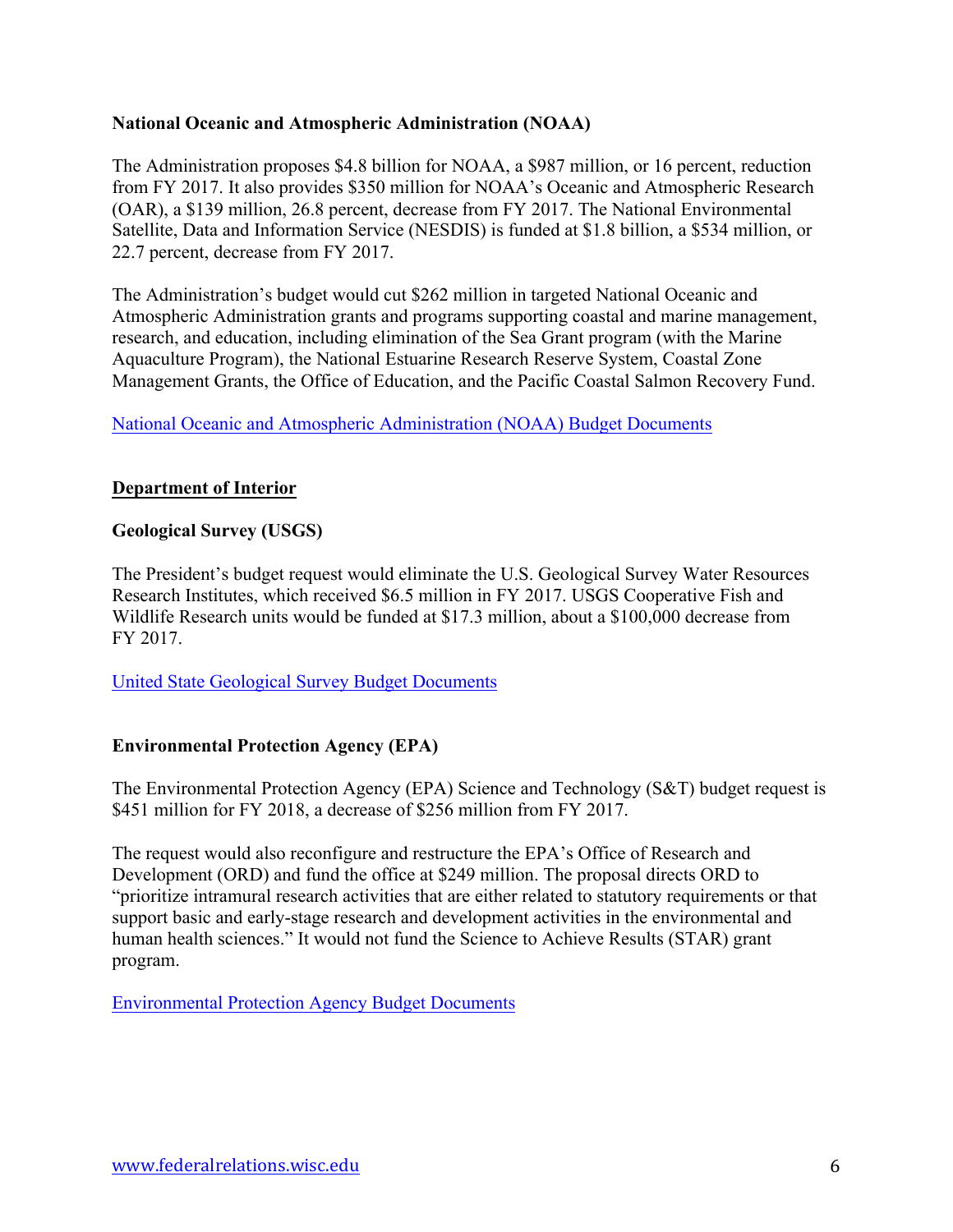# **National Endowment for the Humanities (NEH)**

The budget proposal would eliminate the NEH and provide \$42 million to close the agency. This amount represents the salaries and expenses required to shut down the agency and the amount required to honor pre-existing grant commitments (specifically, matching funds).

# National Endowment for the Humanities Budget Documents

## **National Endowment for the Arts (NEA)**

The budget proposal would eliminate the NEA and provide \$28.9 million for the expenses necessary to carry out the closure of the NEA and will remain available until expended.

## National Endowment for the Arts Budget Statement

## **Department of Education (ED): Student Aid and Higher Education**

Overall, the budget proposal funds the Department of Education at \$59 billion, which is \$9 billion less than FY 2017 levels, or a 13 percent cut in funding.

- **Pell Grants**—The FY 2018 budget request endorses reinstating year-round Pell Grants, which Congress recently enacted in the FY 2017 omnibus bill. The maximum \$5,920 award remains unchanged and is not indexed to inflation. The administration would also take nearly \$3.9 billion from the Pell surplus. This will speed the time when Congress will be faced with increasing the funding appropriated each year or cutting the size of the maximum grant.
- § **Public Service Loan Forgiveness**—Beginning in July 2018, the repayment option that forgives the remaining balance on student loans for borrowers in an income-driven repayment plan who work full-time in public service and who make on-time payments for 10 years is eliminated. Eliminating the program hits graduate students particularly hard, since they accrue more debt and thus have more debt forgiven. This change would not affect those who are on their way to receiving loan forgiveness.
- **Perkins Loan Program**—This program is allowed to expire on September 30, 2017. This eliminates a source of low-interest campus-based loans for high-need students.
- § **Supplemental Educational Opportunity Grant (SEOG)**—This program is eliminated. It received \$733 million in FY 2017.
- § **Work Study**—The budget cuts the Federal Work-Study program by nearly half, to \$500 million, from \$990 million in FY 2017.
- **TRIO and GEAR UP—The budget would cut college access programs TRIO and GEAR** UP by 10 percent and 30 percent to \$808 million and \$219 million, respectively.